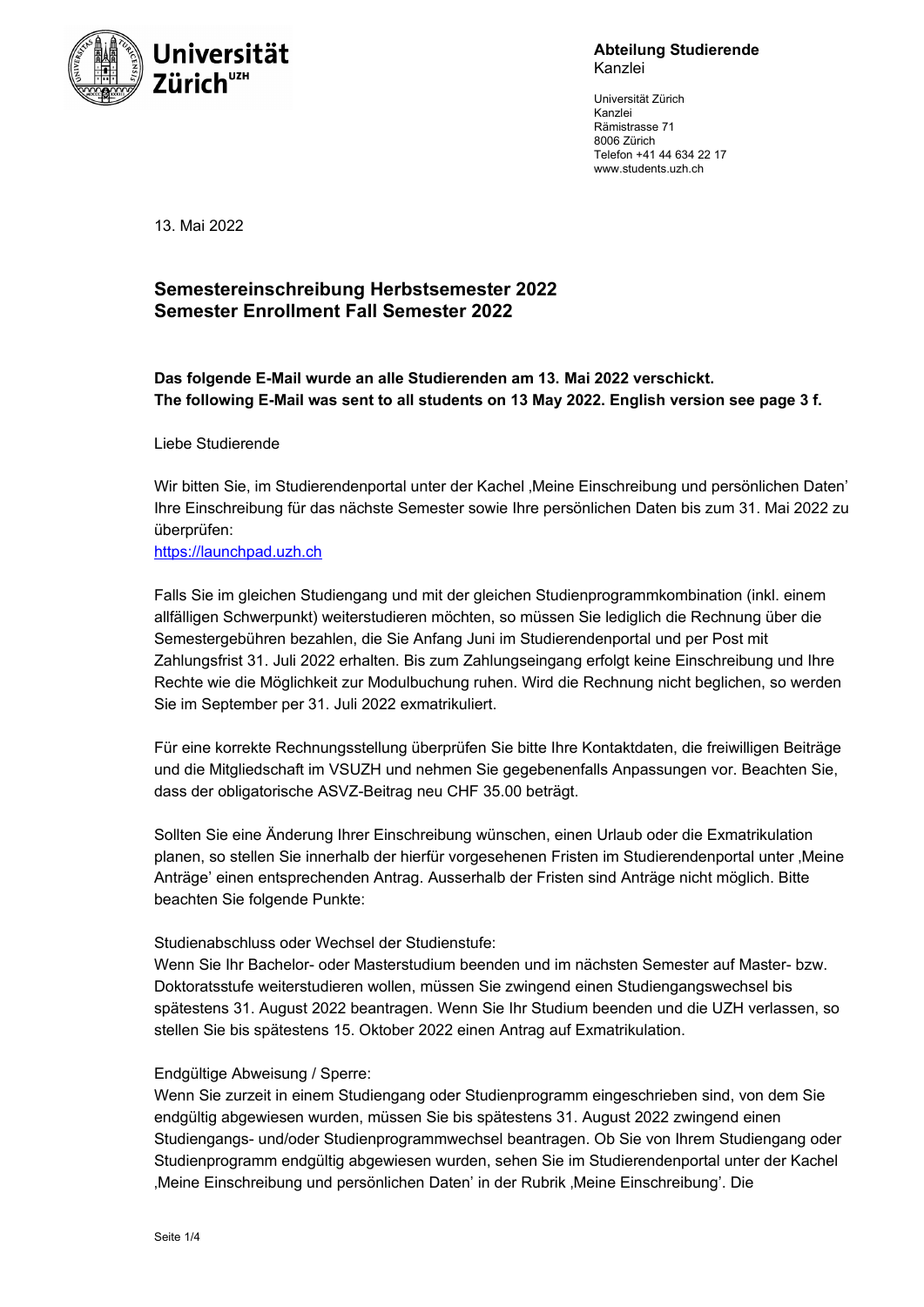

Einschreibung ist die Voraussetzung für die Modulbuchung. Die Einschreibung kann nur angelegt werden, wenn Ihre Studienprogrammkombination die für den Abschluss erforderliche Zahl der ECTS Credits erreicht, z. B. Major 120 und Minor 60 für einen Bachelorstudiengang, und wenn in dieser Studienprogrammkombination keine Sperre vorliegt. Wenn keine Einschreibung angelegt werden kann, so müssen wir Sie exmatrikulieren, auch wenn Sie die Semestergebühren entrichtet haben.

## Doktorierende:

Sie müssen bis zum Zeitpunkt der Titelverleihung eingeschrieben bleiben. Falls Sie Ihr Doktoratsstudium abgebrochen haben oder ein anderer Exmatrikulationsgrund gemäss Promotionsverordnung oder Doktoratsordnung besteht, so erfolgt eine Exmatrikulation durch die UZH.

Eine fehlerhafte Einschreibung hat folgende Konsequenzen:

- 1) Wenn Sie vergessen, einen Studiengangswechsel vom Bachelor zum Master zu beantragen, so können Sie ggf. keine Mastermodule buchen.
- 2) Wenn Sie nicht in der Studienprogrammkombination (inkl. einem allfälligem Schwerpunkt) eingeschrieben sind, für die Sie den Studienabschluss beantragen möchten, so kann die Fakultät keinen Abschluss erstellen.
- 3) Wenn Sie in einem bisherigen Studiengang oder Studienprogramm endgültig abgewiesen wurden, kann keine Einschreibung erfolgen und Sie werden exmatrikuliert, wenn Sie keinen Studiengangs- bzw. Studienprogrammwechsel beantragen. Dies erfolgt auch, wenn Sie die Semestergebühren bezahlt haben.
- 4) Für Doktorierende: Wenn Sie zum Zeitpunkt der Titelverleihung nicht eingeschrieben sind, kann kein Abschluss erfolgen.

Sie finden alle Informationen auf der folgenden Webseite: <https://www.students.uzh.ch/de/registration.html>

Bei Fragen benützen Sie bitte unser Kontaktformular: <https://www.students.uzh.ch/de/administration/email.html>

Freundliche Grüsse

Abteilung Studierende Kanzlei

Benutzerdaten vergessen? Bitte wenden Sie sich an den **[IT-Service Desk](http://www.zi.uzh.ch/de/support.html).**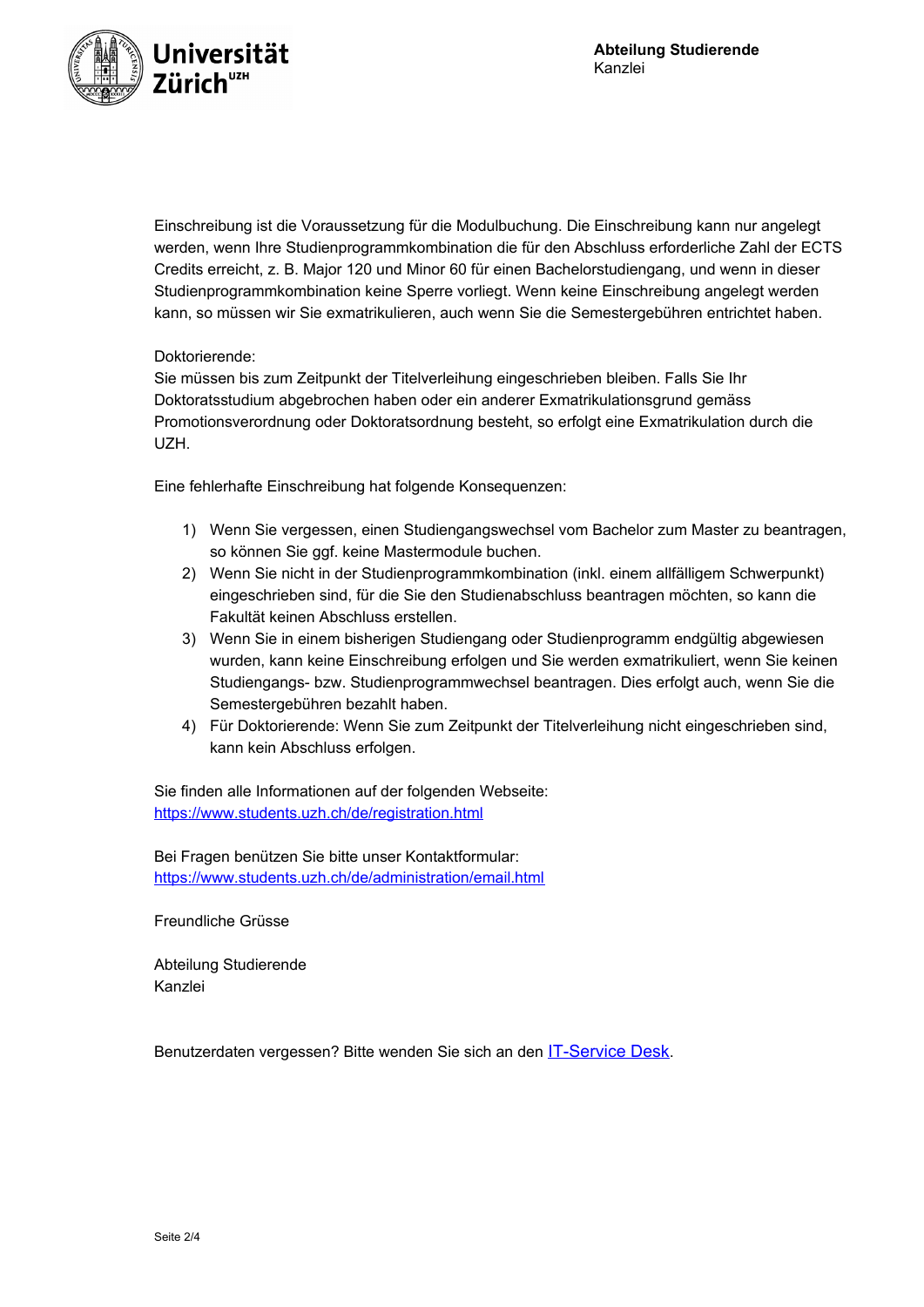

## Dear Students

We kindly ask you to review your enrollment for the next semester and your personal data by May 31, 2022 in the student portal under the tile ,My enrollment and personal data': [https://launchpad.uzh.ch](https://launchpad.uzh.ch/)

If you plan to continue studying in the same degree program and with the same study program combination (including a possible concentration), you only have to pay the invoice for the semester fees, which you will receive at the beginning of June in your student portal and by mail. Payment deadline is July 31, 2022. The enrollment will be effective upon receipt of your payment. Until then your rights such as the booking of modules will be suspended. If the invoice is not paid you will be withdrawn from the university in September, effective from July 31, 2022.

Please review your contact details, the voluntary contributions, and the VSUZH membership, and adjust them if necessary, in order to guarantee the correct invoicing. Note that the mandatory ASVZ contribution is now CHF 35.00.

If you intend to change your enrollment or plan a leave of absence or withdrawal from the university, please submit a corresponding request in the student portal under 'My Requests' within the deadlines provided for this purpose. Requests outside the deadlines are not possible. Be aware of the following:

#### Graduation:

If you are going to graduate from a Bachelor's or Master's degree program and plan to continue your studies in a Master's degree or doctoral program, you must submit a request of change of degree program by August 31, 2022, at the latest. In case you are going to end your studies and leave UZH, please submit a request of withdrawal by October 15, 2022, at the latest.

## Exclusion / Ban:

If you are definitely excluded from a current degree or study program, you must submit a request of change of degree and/or study program by August 31, 2022, at the latest. The exclusion from a current degree or study program is shown in the student portal under the tile ,My enrollment and personal data' in the category ,My enrollment'. The enrollment is the precondition for booking modules. The enrollment is only effective if the combination of your study program(s) consists of the necessary amount of ECTS Credits, i.e. major 120 and minor 60 for the Bachelor's degree programs, and if you are not excluded from these study programs. If your enrollment cannot be completed, we have to withdraw you from university, even if you have paid the semester fees.

#### Doctoral students:

You must be enrolled at the time of the conferral of the doctorate. If you discontinued your doctoral studies or if there is another reason for withdrawal according to the ordinance on obtaining a doctoral degree or doctoral program regulation, the UZH will effect the withdrawal from the University.

Please note that an enrollment in the wrong degree or study program can have the following consequences: